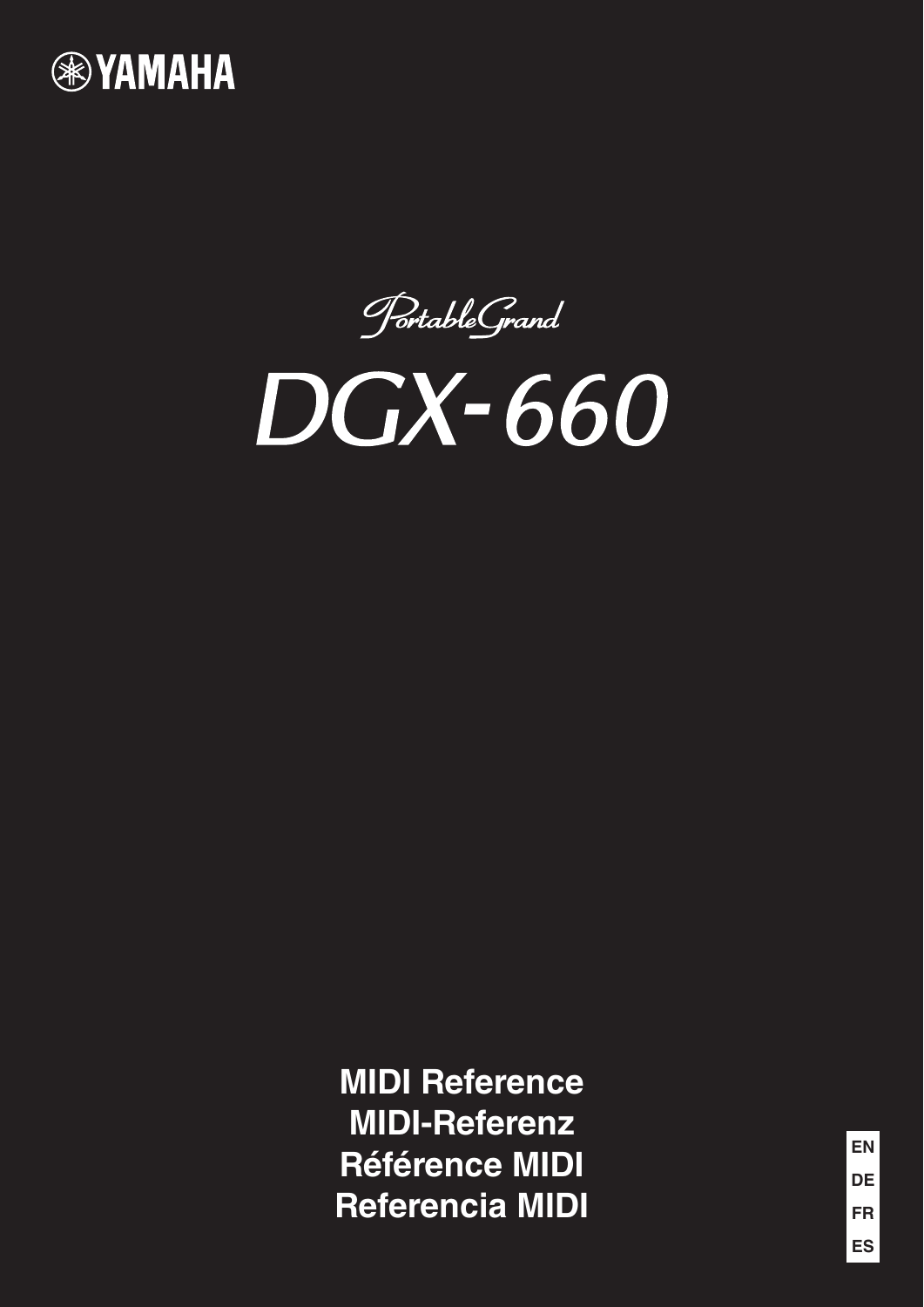# MIDI Implementation Chart / MIDI-Implementationstabelle / MIDI Implementation Chart / Gráfico de implementación MIDI

| YAMAHA<br>Model DGX-660               | Date: 9-FEB-2015<br>Version:1.0                                                                                         |                                                                                                                                                                                                    |                                                                                                                                                                                                                                 |                                                                                                                                                                   |
|---------------------------------------|-------------------------------------------------------------------------------------------------------------------------|----------------------------------------------------------------------------------------------------------------------------------------------------------------------------------------------------|---------------------------------------------------------------------------------------------------------------------------------------------------------------------------------------------------------------------------------|-------------------------------------------------------------------------------------------------------------------------------------------------------------------|
|                                       | Function                                                                                                                | Transmitted                                                                                                                                                                                        | Recognized                                                                                                                                                                                                                      | Remarks                                                                                                                                                           |
| Basic<br>Channel                      | Default<br>Changed                                                                                                      | $1 - 16$<br>X                                                                                                                                                                                      | $1 - 16$<br>X                                                                                                                                                                                                                   |                                                                                                                                                                   |
| Mode                                  | Default<br>Messages<br>Altered                                                                                          | 3<br>$\mathsf{X}$<br>**************                                                                                                                                                                | 3<br>$\mathbf{x}$<br>X                                                                                                                                                                                                          |                                                                                                                                                                   |
| Note<br>Number<br>$\mathcal{L}$       | True voice                                                                                                              | $0 - 127$<br>**************                                                                                                                                                                        | $0 - 127$<br>$0 - 127$                                                                                                                                                                                                          |                                                                                                                                                                   |
| Velocity                              | Note ON<br>Note OFF                                                                                                     | $o$ 9nH, $v=1-127$<br>$x$ 9nH, $v=0$                                                                                                                                                               | $o$ 9nH, $v=1-127$<br>X                                                                                                                                                                                                         |                                                                                                                                                                   |
| After<br>Touch                        | Key's<br>Ch's                                                                                                           | $\mathbf{x}$<br>$\mathsf{X}$                                                                                                                                                                       | X<br>$\circ$                                                                                                                                                                                                                    |                                                                                                                                                                   |
| Pitch Bend                            |                                                                                                                         | $\circlearrowright$                                                                                                                                                                                | $o$ $0-24$ semi                                                                                                                                                                                                                 |                                                                                                                                                                   |
| Control<br>Change                     | 0, 32<br>1,11<br>5,65,84<br>6, 38<br>7,10<br>64,66,67<br>71<br>72<br>73<br>74<br>91, 93, 94<br>$96 - 97$<br>$100 - 101$ | $\circ$<br>$*1$<br>X<br>$\circlearrowright$<br>$\circ$<br>$\circ$<br>$\circ$<br>$*1$<br>$\mathbf{x}$<br>$\circ$<br>$*1$<br>$\mathbf{x}$<br>$*1$<br>$\mathbf{x}$<br>$\circ$<br>$*1$<br>X<br>$\circ$ | $\circ$<br>$\circlearrowright$<br>$\circlearrowright$<br>$\circlearrowright$<br>$\circlearrowright$<br>$\circlearrowright$<br>$\circ$<br>$\circlearrowright$<br>$\circ$<br>$\circ$<br>$\circ$<br>$\circ$<br>$\circlearrowright$ | Bank Select<br>Portamento<br>Data Entry<br>Pedal<br>Harmonic Content<br>Release Time<br>Attack Time<br>Brightness<br>Effect Depth<br>RPN Inc, Dec<br>RPN LSB, MSB |
| Prog<br>Change : True #               |                                                                                                                         | $00 - 127$<br>**************                                                                                                                                                                       | $00 - 127$                                                                                                                                                                                                                      |                                                                                                                                                                   |
| System Exclusive                      |                                                                                                                         | $\circ$                                                                                                                                                                                            | $\circ$                                                                                                                                                                                                                         |                                                                                                                                                                   |
|                                       | : Song Pos.<br>Common : Song Sel.<br>: Tune                                                                             | X<br>X<br>X                                                                                                                                                                                        | X<br>X<br>X                                                                                                                                                                                                                     |                                                                                                                                                                   |
| System : Clock<br>Real Time: Commands |                                                                                                                         | $\circ$<br>$\circ$                                                                                                                                                                                 | $\circ$<br>$\circ$                                                                                                                                                                                                              |                                                                                                                                                                   |
| Aux<br>sages: Active Sense<br>:Reset  | :All Sound OFF<br>:Reset All Cntrls x<br>:Local ON/OFF<br>Mes- : All Notes OFF                                          | X<br>X<br>X<br>$\circ$<br>X                                                                                                                                                                        | 0(120, 126, 127)<br>0(121)<br>0(122)<br>$0(123 - 125)$<br>$\circ$<br>Χ                                                                                                                                                          |                                                                                                                                                                   |

\*1 Refer to #2 on the next page.

|  |  | Mode 1 : OMNI ON , POLY |  |  | Mode 2 : OMNI ON ,MONO  |  | o : Yes |
|--|--|-------------------------|--|--|-------------------------|--|---------|
|  |  | Mode 3 : OMNI OFF, POLY |  |  | Mode 4 : OMNI OFF, MONO |  | x : No  |